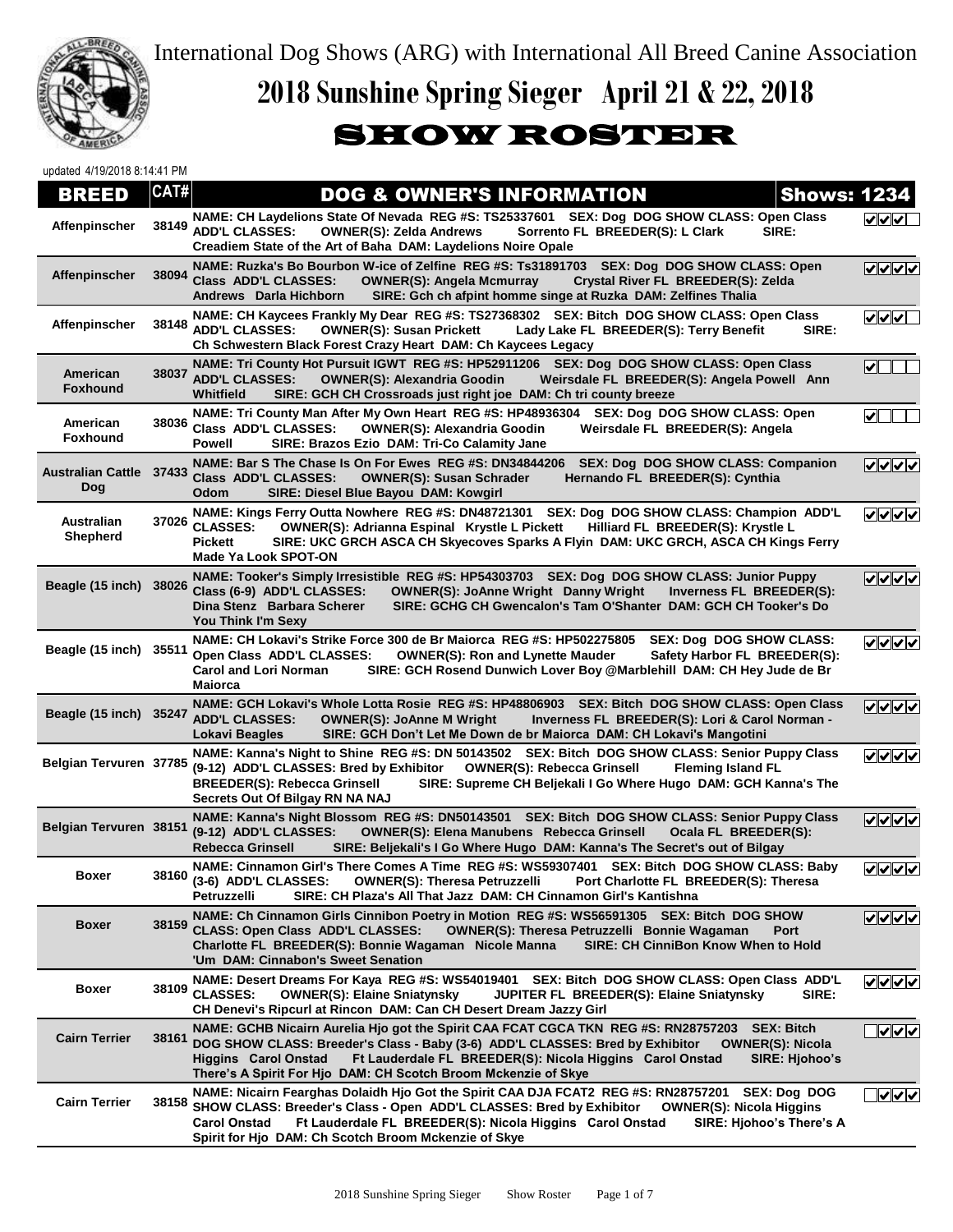| BREED                          | CAT#  | <b>Shows: 1234</b><br><b>DOG &amp; OWNER'S INFORMATION</b>                                                                                                                                                                                                                                                                                                                                 |                                  |
|--------------------------------|-------|--------------------------------------------------------------------------------------------------------------------------------------------------------------------------------------------------------------------------------------------------------------------------------------------------------------------------------------------------------------------------------------------|----------------------------------|
| <b>Cairn Terrier</b>           | 38137 | NAME: Stormy of Cairn Terrier Creek REG #S: RN31220305 SEX: Bitch DOG SHOW CLASS: Junior Puppy<br>Class (6-9) ADD'L CLASSES: Bred by Exhibitor<br><b>OWNER(S): Jason Kienlen</b><br>Trenton FL BREEDER(S):<br>SIRE: CH McCruff of Cairn Terrier Creek DAM: Rylee of Cairn Terrier Creek<br>Jason Kienlen                                                                                   | ∣✔                               |
| <b>Cairn Terrier</b>           | 38138 | NAME: CH McCruff of Cairn Terrier Creek REG #S: RN26312404 SEX: Dog DOG SHOW CLASS: Open Class<br><b>ADD'L CLASSES:</b><br><b>OWNER(S): Jason Kienlen</b><br>Trenton FL BREEDER(S): Jason Kienlen<br>SIRE:<br>Showedon's Mister Fancy Pants DAM: Susie Q of Cairn Terrier Creek                                                                                                            | $\blacktriangledown$             |
| <b>Cairn Terrier</b>           |       | NAME: Kalif Aspert Poland REG #S: RN29332301 SEX: Dog DOG SHOW CLASS: Open Class ADD'L<br>38136 CLASSES:<br><b>OWNER(S): Jason Kienlen</b><br>Trenton FL BREEDER(S): Barbara Frelek<br><b>SIRE: Hjohoo's</b><br>Hjo're my American Choice DAM: Fany Aspert Poland                                                                                                                          |                                  |
| <b>Cairn Terrier</b>           | 38181 | NAME: Marma's Touch of Schwaney REG #S: RN29457401 SEX: Dog DOG SHOW CLASS: Open Class<br><b>ADD'L CLASSES:</b><br><b>OWNER(S): Jason Kienlen</b><br>High Springs FL BREEDER(S): Norma Rice<br>SIRE:<br>Mac Cloud's Invisible Touch DAM: Black Magic of Lakeside                                                                                                                           | $ {\bf v} $ v $ $                |
| <b>Cane Corso</b>              | 37140 | NAME: Mar E Sol's Marlo REG #S: WS57909207 SEX: Bitch DOG SHOW CLASS: Senior Puppy Class (9-12)<br><b>ADD'L CLASSES:</b><br><b>OWNER(S): Diane Connors</b><br>Dade City FL BREEDER(S): Diane Connors<br>SIRE:<br>Larro Della Vale Degli Orsi Ali DAM: Mar E Sol's Mariza                                                                                                                   | ママママ                             |
| Carolina Dog                   | 38131 | NAME: 'PR' Lees' Mochi REG #S: B121, 834 SEX: Bitch DOG SHOW CLASS: Companion Class ADD'L<br><b>CLASSES:</b><br><b>OWNER(S): Mathana Lees</b><br>Pompano beach FL BREEDER(S): Banbury Cross Farm<br>SIRE: Banbury Cross Farm Pockets DAM: 'PR' Banbury Cross Farm Magic Joy                                                                                                                | ママママ                             |
| Carolina Dog                   | 37818 | NAME: Desert Sands Makoda REG #S: P855-970 SEX: Dog DOG SHOW CLASS: Companion Class ADD'L<br><b>CLASSES:</b><br>Fort Lauderdale FL BREEDER(S): N/A<br><b>SIRE: Not</b><br><b>OWNER(S): Michele Poling</b><br><b>Available DAM: Not Available</b>                                                                                                                                           | VVV                              |
| <b>Carolina Dog</b>            | 35271 | NAME: Northstar Little Light of Mine REG #S: P796-721 SEX: Dog DOG SHOW CLASS: Open Class ADD'L<br><b>CLASSES:</b><br><b>OWNER(S): Christine Rakauskas</b><br>Malabar FL BREEDER(S): Carrie Riley<br>SIRE: GCH<br>Northstar's Travelin' Man DAM: CH KT Northstar Life Is A Highway                                                                                                         | くくくく                             |
| Chihuahua (Long 37435<br>Coat) |       | NAME: RNC'S Touch of Rowdiness REG #S: TS31197201 SEX: Dog DOG SHOW CLASS: Open Class ADD'L<br><b>CLASSES:</b><br><b>OWNER(S): Rhonda Napier</b><br>Ocala FL BREEDER(S): Rhonda Napier<br><b>SIRE: GCHS CH</b><br>Dazzles Touch of Midas DAM: Dazzles August Dream II                                                                                                                      | <u>रागगर</u>                     |
| Doberman<br><b>Pinscher</b>    |       | NAME: Erebus Princess Yaara Yadira REG #S: pending SEX: Bitch DOG SHOW CLASS: Baby (3-6) ADD'L<br>38112 CLASSES:<br>SIRE:<br><b>OWNER(S): Viana Mollinedo</b><br>Spring Hill FL BREEDER(S): Erebus Dobermans<br>Versailles Marquis Beringard DAM: CH Tira Vento Ebonee                                                                                                                     | v                                |
| Doberman<br><b>Pinscher</b>    | 38099 | NAME: Providence's Shaken Not Stirred by Trio REG #S: ws59691902 SEX: Dog DOG SHOW CLASS:<br>Breeder's Class - Junior (6-9) ADD'L CLASSES:<br><b>OWNER(S): Elizabeth Amezola Tamara Young</b><br>Miami<br>FL BREEDER(S): Elizabeth Amezola Tamara Young<br>SIRE: wcc-g CH Providence's Size The Day by Trio<br>DAM: BPIS Itnt/nat'l CH Elizabeth Blackwell                                 | ママママ                             |
| Doberman<br><b>Pinscher</b>    | 37676 | NAME: Providence's Diamonds Are Forever by Trio REG #S: WS59691906 SEX: Bitch DOG SHOW CLASS:<br>Breeder's Class - Junior (6-9) ADD'L CLASSES:<br><b>OWNER(S): Elizabeth Amezola Tamara Young</b><br>Miami<br>FL BREEDER(S): Tamara Young Elizabeth Amezola<br>SIRE: WCCH-B/VetCH/UCHProvidence's Seize the<br>Day by Trio DAM: Int/Nat'l Ch/U-CH Providence's Elizabeth Blackwell         | ママママ                             |
| Doberman<br><b>Pinscher</b>    | 30521 | NAME: Int'l/Nat'l CH Providence's Unbroken Warrior, CGCU, WAC REG #S: WS51013201 SEX: Dog DOG<br>SHOW CLASS: Honors Class ADD'L CLASSES:<br><b>OWNER(S): Rachel &amp; Leonard Thompson</b><br>Gainesville<br>FL BREEDER(S): Tammy Young<br>SIRE: Ch Pamelot's Xxtraordinary Gentleman DAM: U-Ch Providence's<br><b>Liberty Bell CGC</b>                                                    | $\overline{\mathsf{v}}$          |
| Doberman<br><b>Pinscher</b>    | 37661 | NAME: Erebus Prince Wizard Wes REG #S: SEX: Dog DOG SHOW CLASS: Junior Puppy Class (6-9)<br><b>ADD'L CLASSES:</b><br><b>OWNER(S): Viana Mollinedo</b><br>Spring Hill FL BREEDER(S): Erebus<br><b>Dobermans</b><br>SIRE: Ebay Del Tibur DAM: Erebus Princess Persa Phaenna                                                                                                                  | ママママ                             |
| Doberman<br><b>Pinscher</b>    | 38157 | NAME: Ritzy REG #S: WS55997801 SEX: Bitch DOG SHOW CLASS: Open Class ADD'L CLASSES:<br><b>OWNER(S): Debi Cruz</b><br>Hawthorne FL BREEDER(S): Vladimir Mrdakovic<br><b>SIRE: Boy Vom Haus</b><br>Liopiris DAM: Celebrity Vom Haus Liopiris                                                                                                                                                 | ママママ                             |
| Doberman<br><b>Pinscher</b>    | 38123 | NAME: Ch A'Monde's Andre Courreges REG #S: WS 54277907 SEX: Dog DOG SHOW CLASS: Open Class<br><b>ADD'L CLASSES:</b><br><b>OWNER(S): Sharon Hohenberg</b><br>Ocala FL BREEDER(S): Ada Levine<br><b>SIRE:</b><br>Perfex Canis Major DAM: Supernatural Beauty                                                                                                                                 | <u>VVV</u>                       |
| Doberman<br><b>Pinscher</b>    | 38143 | NAME: Wizard Ost Revolution Verzaska REG #S: RKF4767426 SEX: Bitch DOG SHOW CLASS: Open Class<br><b>ADD'L CLASSES:</b><br><b>OWNER(S): Julie Kirby Oksana Apostolova</b><br>Venice FL BREEDER(S): Oksana<br>Apostolova<br>SIRE: Asterix del Nasi DAM: Elegant Line Glory of Ukraine                                                                                                        | ママママ                             |
| Doberman<br><b>Pinscher</b>    | 38144 | NAME: Key To My Heart Petra REG #S: WS53299101 SEX: Bitch DOG SHOW CLASS: Open Class ADD'L<br><b>CLASSES:</b><br><b>OWNER(S): Julie Kirby</b><br>Venice FL BREEDER(S): Debi Cruz<br><b>SIRE: Suddenly Serious</b><br>He's Got My Back DAM: Simply Majestic She's Got My Back                                                                                                               | ママママ                             |
| Doberman<br><b>Pinscher</b>    | 36877 | NAME: Wizard Ost Revolution Vivian REG #S: RKF 4767427 SEX: Bitch DOG SHOW CLASS: Open Class<br><b>ADD'L CLASSES:</b><br><b>OWNER(S): Viana Mollinedo</b><br>Spring Hill FL BREEDER(S): Oksana<br>SIRE: Asterix Del nasi DAM: Elegant Line of Glory of Ukraine<br>Apostolova                                                                                                               | IvI√I                            |
| Doberman<br><b>Pinscher</b>    | 21249 | NAME: Int/VetCH-S/WCCH-G Providence's Seize the Day by Trio CGCA TKI REG #S: WS38934502 SEX: Dog<br>DOG SHOW CLASS: World Cup Champion in Gold ADD'L CLASSES: Family Group<br><b>OWNER(S): Elizabeth</b><br>Amezola Tamara Young<br>Miami FL BREEDER(S): Elizabeth Amezola Tamara Young<br><b>SIRE: CH Epik's</b><br>Black Tie Affair CGC TT DAM: Int/Nat/CACH/UKC CH Molly Girl Hagen CGC | ⊽⊽⊽⊽                             |
| Dogo Argentino 38146           |       | NAME: Escobar De La Cocaina REG #S: WS55169206 SEX: Dog DOG SHOW CLASS: Open Class ADD'L<br><b>CLASSES:</b><br><b>OWNER(S): Alexandria Goodin Lance Rimel</b><br>Weirsdale FL BREEDER(S): Luis Perez<br>SIRE: Boogey Dogos Del Xipil DAM: Penelope Dogos Del Xipil                                                                                                                         | $\left  \bm{\mathsf{v}} \right $ |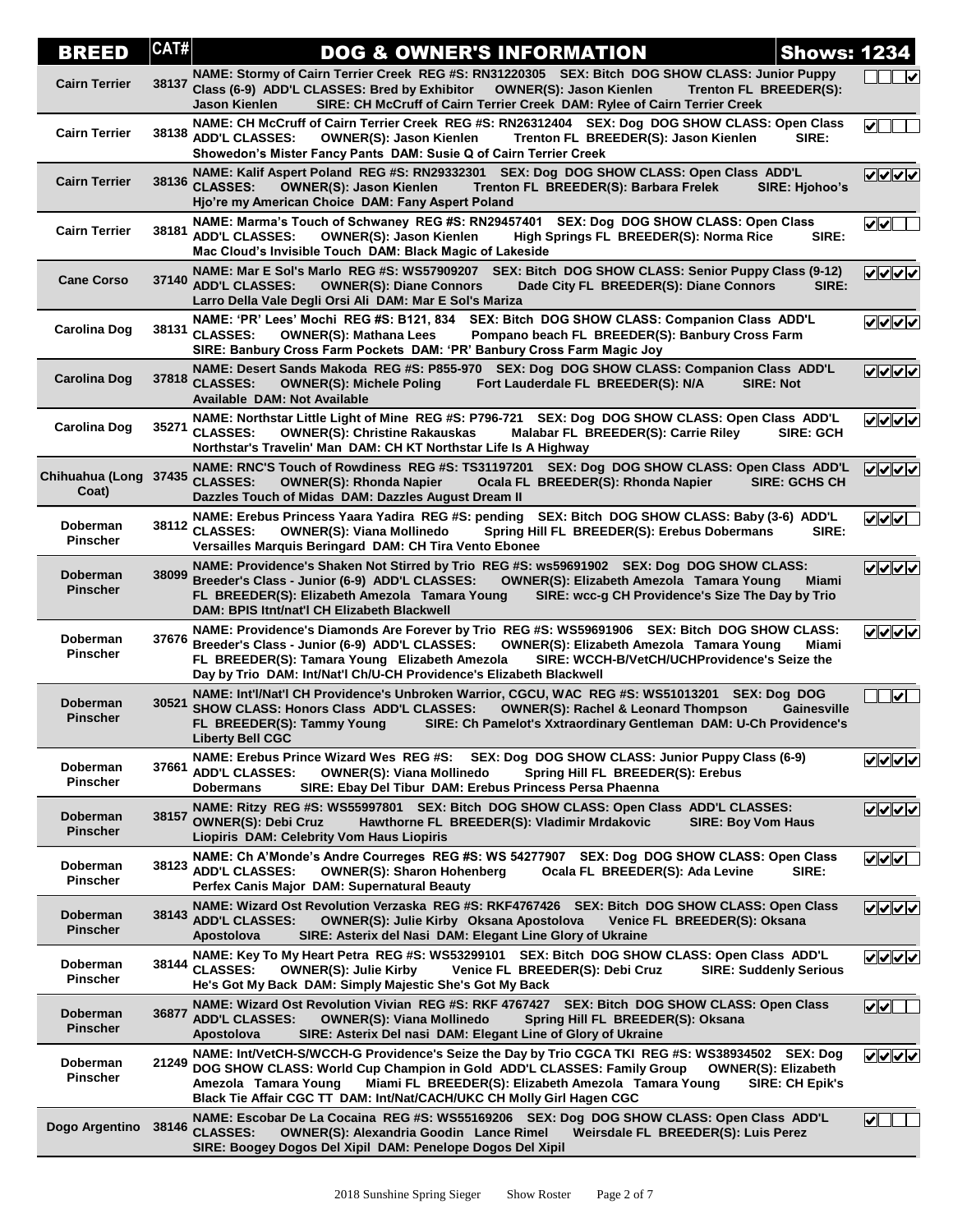| <b>BREED</b>                  | CAT#  | <b>DOG &amp; OWNER'S INFORMATION</b>                                                                                                                                                                                                                                                                                                                     | <b>Shows: 1234</b>  |                         |
|-------------------------------|-------|----------------------------------------------------------------------------------------------------------------------------------------------------------------------------------------------------------------------------------------------------------------------------------------------------------------------------------------------------------|---------------------|-------------------------|
| Dogo Argentino                | 38164 | NAME: Kilo De La Cocaina REG #S: WS54817207<br>SEX: Bitch DOG SHOW CLASS: Open Class ADD'L<br><b>CLASSES:</b><br>Weirsdale FL BREEDER(S): Luis Perez<br><b>OWNER(S): Alexandria Goodin</b><br>Dogos De Mexico DAM: brava Seis De La Cocha                                                                                                                | SIRE: chapo         | ママママ                    |
| Dogo Argentino 38113          |       | NAME: Narco De La Cocaina REG #S: WS54817202 SEX: Dog DOG SHOW CLASS: Open Class ADD'L<br><b>CLASSES:</b><br><b>OWNER(S): Alexandria Goodin Lance Rimel</b><br>Weirsdale FL BREEDER(S): Luis perez<br>SIRE: Chapo Dogos De Mexico DAM: Braca Seis De La Cocha                                                                                            |                     | ∣✔∥                     |
| Dogo Argentino 37434          |       | NAME: Danika de Diamondcrest REG #S: WS57743101 SEX: Bitch DOG SHOW CLASS: Open Class ADD'L<br><b>CLASSES:</b><br><b>OWNER(S): Jamie Melich Heather Muzzey</b><br>Tampa FL BREEDER(S): Heather Muzzey<br>SIRE: Fury de la Paco Cassa DAM: Cabanna de la Paco Cassa                                                                                       |                     | <u> जिला जा</u>         |
| Finnish Lapphund 38175        |       | NAME: Calaban's Dancing in the Moonlight REG #S: DN52157503<br>SEX: Bitch DOG SHOW CLASS: Baby (3-<br>6) ADD'L CLASSES:<br><b>OWNER(S): June Hatch Deanna Lohn</b><br>Springhill FL BREEDER(S): Deanna<br>Lohn C. Williams C. Brillinger SIRE: Terhakan Jallat DAM: AKC GCH CH Calaban's Mustikka                                                        |                     | $\sqrt{\checkmark}$     |
| Finnish Lapphund 28877        |       | NAME: Porthos Des Calaban REG #S: DN40085003 SEX: Dog DOG SHOW CLASS: Open Class ADD'L<br><b>CLASSES:</b><br>OWNER(S): Deanna Lohn C Brillinger C Williams Spring Hill FL BREEDER(S): Catherine<br>SIRE: CH Calaban's Kuutamo DAM: CH Ciowa Des Cheveloupsqreg<br><b>Brillinger</b>                                                                      |                     | $\overline{\mathsf{v}}$ |
| <b>French Bulldog</b>         | 37749 | NAME: Vonattleboro's Ms. Emma Peel REG #S: NP45273204 SEX: Bitch DOG SHOW CLASS: Open Class<br><b>ADD'L CLASSES:</b><br><b>OWNER(S): Jody Kinney</b><br>Middleburg FL BREEDER(S): Lynda Peterson<br>Taino Peterson's Zues DAM: Peterson's Emma                                                                                                           | SIRE:               | $\checkmark$ of $\Box$  |
| <b>French Bulldog</b>         | 38169 | NAME: Rhapsody Iz Pavevyh Budogov REG #S: NP48063801 SEX: Bitch DOG SHOW CLASS: Open Class<br><b>ADD'L CLASSES:</b><br><b>OWNER(S): Julian and Prie Roldan</b><br>Jacksonville FL BREEDER(S): Elena V<br>Kozhevnikova<br>SIRE: Rycola Starlord DAM: Seni La Dushes Iz Palevyh Buldogov                                                                   |                     | <b>VVVV</b>             |
| German<br><b>Shepherd Dog</b> | 38174 | NAME: Vantasia Ivory freya REG #S: DN51797903 SEX: Bitch DOG SHOW CLASS: Baby (3-6) ADD'L<br><b>CLASSES:</b><br><b>OWNER(S): Sabrina Jarema</b><br>Fairfield FL BREEDER(S): Linda Lessler<br>Schneiderhof's Knight in Shining Armor DAM: Vantasia Sugarloaf Black Magic Woman                                                                            | <b>SIRE: GCH CH</b> | <b>VVVV</b>             |
| German<br><b>Shepherd Dog</b> |       | NAME: Chloe Vom Furstenhund REG #S: DN52717103 SEX: Bitch DOG SHOW CLASS: Baby (3-6) ADD'L<br>38152 CLASSES:<br>Ocala FL BREEDER(S): Jayne Bowman<br><b>OWNER(S): Julia Taborda Luis Taborda</b><br>SIRE: Fight Vom Holtkamper Hof DAM: Eagle Ridge Zara Rays AV Thorarinn                                                                               |                     | ママママ                    |
| German<br><b>Shepherd Dog</b> |       | NAME: Coco Vom Furstenhund REG #S: DN52717102 SEX: Bitch DOG SHOW CLASS: Baby (3-6) ADD'L<br>38153 CLASSES:<br><b>OWNER(S): Julia Taborda Jayne Bowman</b><br>Ocala FL BREEDER(S): Jayne Bowman<br>SIRE: Fight Vom Holtkamper Hof DAM: Eagle Ridge Zara Raye AV Thorarinn                                                                                |                     | ⊽⊽⊽⊽                    |
| German<br><b>Shepherd Dog</b> | 31914 | NAME: WDR Chauncey von Wolfie REG #S: DN43817501 SEX: Dog DOG SHOW CLASS: Honors Class<br><b>ADD'L CLASSES:</b><br><b>OWNER(S): Susan E Hares</b><br>Ocala FL BREEDER(S): Sandra Kimble Dayla<br>SIRE: WDR Titan Deffense von Wolfie DAM: Rosie Reputation vom Appleridge<br>Libby                                                                       |                     | ママママ                    |
| German<br><b>Shepherd Dog</b> | 37103 | NAME: Vantasia Shaveh Screaming in the Night REG #S: DN51033707 SEX: Dog DOG SHOW CLASS:<br>Junior Puppy Class (6-9) ADD'L CLASSES:<br><b>OWNER(S): Charles Phillip &amp; Linda Sue Bowles</b><br>FL BREEDER(S): Linda Lessler<br>SIRE: GCH Rising Sun Bunker DAM: Vantasia Sugarloaf Me So Bad                                                          | Ocala               | ママママ                    |
| German<br><b>Shepherd Dog</b> |       | NAME: K9Xtreme's Kirk REG #S: DN39156906<br>SEX: Dog DOG SHOW CLASS: Open Class ADD'L<br>38122 CLASSES:<br><b>OWNER(S): Sandra Kimble</b><br>Dunnellon FL BREEDER(S): Donnie Guffey<br>von Wolfy DAM: K9Xtreme's Kes                                                                                                                                     | <b>SIRE: Apollo</b> | $\sqrt{100}$            |
| German<br><b>Shepherd Dog</b> | 35347 | NAME: Akira von Calvo REG #S: DN50636902<br>SEX: Bitch DOG SHOW CLASS: Open Class ADD'L<br><b>CLASSES:</b><br><b>OWNER(S): Luis Taborda</b><br>Miami FL BREEDER(S): Lino Calvo<br><b>SIRE: Optimus vom</b><br>Pendler DAM: Venga von Jabora                                                                                                              |                     | ママママ                    |
| German<br><b>Shepherd Dog</b> | 38095 | NAME: Loki vom Ruffhaus REG #S: DN 40673003<br>SEX: Bitch DOG SHOW CLASS: Open Class ADD'L<br><b>CLASSES:</b><br><b>OWNER(S): Shelly Timmerman</b><br>Reddick FL BREEDER(S): Helen & Kurt Dumond<br>SIRE: Erkos vom Salztalblick IPO 3 DAM: Baffy vom Stapper Weg IPO 3                                                                                  |                     | $V$ $V$ $V$             |
| Giant Schnauzer 38167         |       | NAME: Fanta C Trump President of the USA REG #S: WS55503903 SEX: Dog DOG SHOW CLASS: Open<br>Class ADD'L CLASSES:<br>Largo FL BREEDER(S): Nancy E.<br><b>OWNER(S): Juan Molina-Brisson</b><br>SIRE: Ch. Fanta C'S Frankly Speaking DAM: Ch. Fanta C/s Sending a Message<br>Nier                                                                          |                     | ⊻⊻∟                     |
| <b>Great Dane</b>             |       | NAME: ABW KRW Blake Of A Lifetime REG #S: ws57541603 SEX: Dog DOG SHOW CLASS: Junior Puppy<br>36938 Class (6-9) ADD'L CLASSES: Bred by Exhibitor<br><b>OWNER(S): Wendy Kellenberger Kelly Weidner Sheri</b><br>Hiulan Largo FL BREEDER(S): Wendy Kellenberger Kelly Weidner<br>SIRE: GCH CH Saravilla Chroma<br>Tripp Of A Lifetime DAM: KRW ABW Jaleesa |                     | √∥√                     |
| <b>Great Dane</b>             | 38132 | NAME: Danemark Oldmission Saturday Night Live REG #S: WE 5128902 SEX: Bitch DOG SHOW CLASS:<br>Open Class ADD'L CLASSES:<br><b>OWNER(S): Kathy Anaya Karen Martin</b><br><b>OCALA FL BREEDER(S): Karen</b><br>SIRE: Ch Danemark's Sargent at Arms DAM: Check Danemark's Golden Girl<br>Martin                                                            |                     | $\overline{\mathsf{v}}$ |
| <b>Great Dane</b>             | 35235 | NAME: Spirit Dane's Great Paws Of Fire REG #S: WS56339409 SEX: Bitch DOG SHOW CLASS: Open Class<br><b>ADD'L CLASSES:</b><br><b>OWNER(S): Kristina Stevens</b><br>Altamonte Springs FL BREEDER(S): Spirit<br>Dane's<br>SIRE: Blessed Be Nisroc's Halo Of Freedom DAM: SpiritDane's Just Believe                                                           |                     | <u>V∨∨∨</u>             |
| <b>Great Dane</b>             | 37142 | NAME: ABW KRW Paisley El Farid REG #S: WS51126303 SEX: Bitch DOG SHOW CLASS: Open Class<br><b>ADD'L CLASSES:</b><br><b>OWNER(S): Amanda Tebault</b><br>Saint Augustine FL BREEDER(S): Kristine Barber<br>Wendy Kellenberger Kelly Weidner SIRE: ABW KRW Anaza El Farid MGCKNGDMS DAM: ABW KRW Bint<br><b>Bint Panache</b>                                |                     | <b>VVVV</b>             |
| Greyhound                     |       | NAME: Pax Mundi Bellona REG #S: HP55254701 SEX: Bitch DOG SHOW CLASS: Senior Puppy Class (9-<br>38154 12) ADD'L CLASSES:<br><b>OWNER(S): Robin Barry Karen Klein</b><br>Citra FL BREEDER(S): Christopher<br><b>Shields</b><br>SIRE: INTL CH Denetorn Des Legendes Du Mourn Age DAM: Can CH Sobers Rosa Mundi                                             |                     | ⊽⊽                      |
| <b>Havanese</b>               |       | NAME: Got Some Splainin' To Do Lucy REG #S: TS37144004 SEX: Bitch DOG SHOW CLASS: Baby (3-6)<br>38124 ADD'L CLASSES: Bred by Exhibitor<br><b>OWNER(S): Wanda Hunt Nicholas Hunt</b><br><b>STATESBORO GA</b><br><b>BREEDER(S): Wanda and Nicholas Hunt</b><br>SIRE: ToTo O' YoYo DAM: Delta Blues in Green Fields                                         |                     | ママママ                    |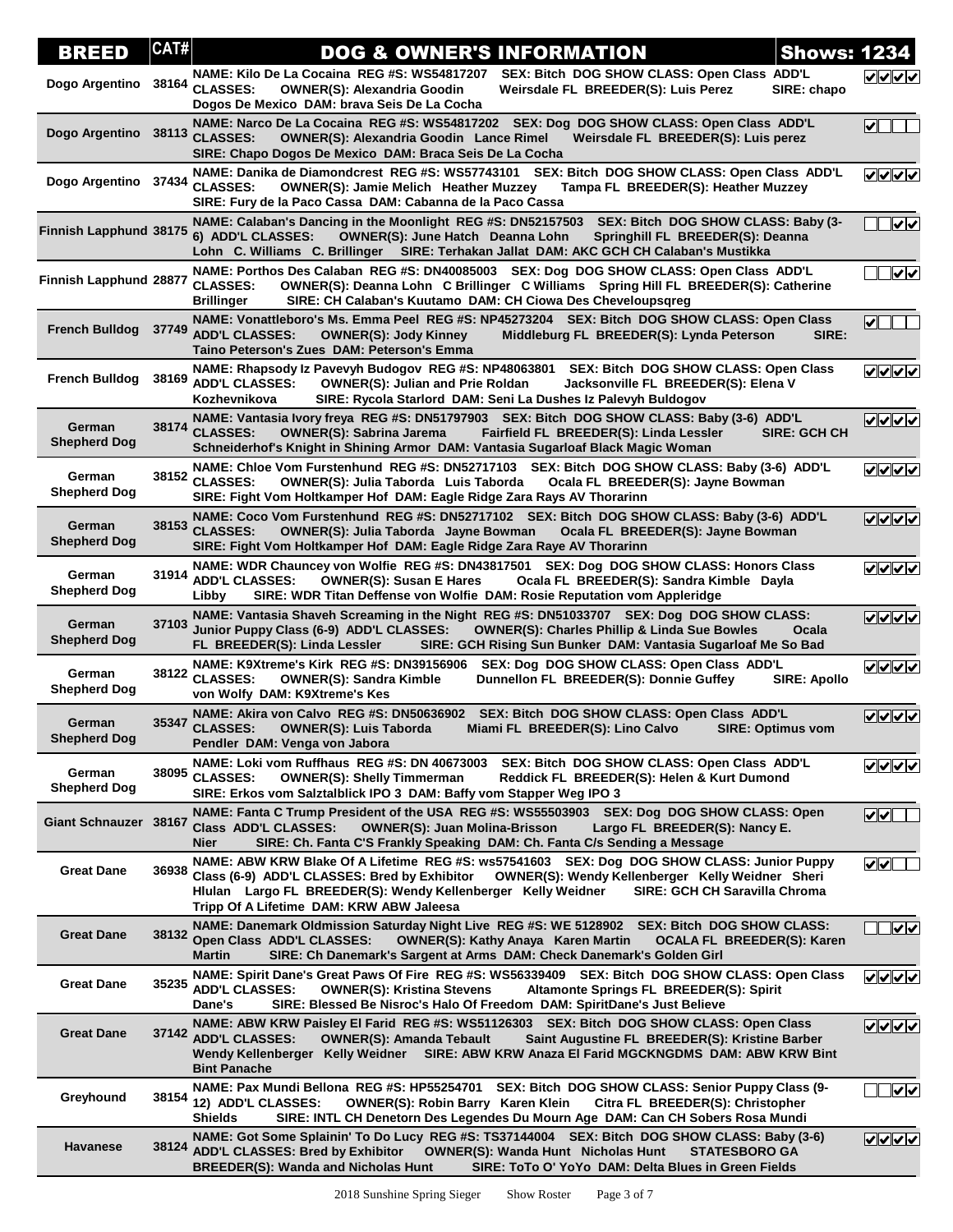| BREED                                   | CAT#  | <b>DOG &amp; OWNER'S INFORMATION</b><br><b>Shows: 1234</b>                                                                                                                                                                                                                                                                                            |                                     |
|-----------------------------------------|-------|-------------------------------------------------------------------------------------------------------------------------------------------------------------------------------------------------------------------------------------------------------------------------------------------------------------------------------------------------------|-------------------------------------|
| <b>Havanese</b>                         |       | NAME: Christas Jumpy Clown Orchidee REG #S: MET.B.Hav P1275/18 SEX: Bitch DOG SHOW CLASS:<br>38102 Companion Class ADD'L CLASSES:<br><b>OWNER(S): Wanda Hunt</b><br>Statesboro GA BREEDER(S): Krisztina<br>SIRE: Prairiwinds Maiden Prayer DAM: Christas Jumpy Clown Famous For Me<br>Biro                                                            | ママママ                                |
| <b>Havanese</b>                         | 38101 | NAME: One More Time REG #S: MET.B.Hav P1273/18 SEX: Dog DOG SHOW CLASS: Junior Puppy Class (6-<br>9) ADD'L CLASSES:<br><b>OWNER(S): Wanda Hunt</b><br>STATESBORO GA BREEDER(S): Krisztina Biro<br>SIRE: Prairiwinds Maiden Prayer DAM: Christas Jumpy Clown Famous For Me                                                                             | ママママ                                |
| Irish Wolfhound 38093                   |       | NAME: Lizette Ionmhain Norman REG #S: HP51039701 SEX: Bitch DOG SHOW CLASS: Open Class ADD'L<br><b>CLASSES:</b><br><b>OWNER(S): Christina Browning</b><br>Inverness FL BREEDER(S): Iveta Bouchalova<br>SIRE: Townley Of Shantamon DAM: Pitlochrys Octavia                                                                                             | ママママ                                |
| Irish Wolfhound 38092                   |       | NAME: Avoglias Liefje Zoon Van Browning REG #S: HP47888402 SEX: Dog DOG SHOW CLASS: Open<br><b>Class ADD'L CLASSES:</b><br>OWNER(S): David Browning Christina Browning Inverness FL BREEDER(S):<br>SIRE: Avoglias Lugh Celtic Sun Jadis DAM: Lady Of The Lake Du Pays<br><b>William and Carolyn Avoglia</b><br>Rurale                                 | ママママ                                |
| Irish Wolfhound 38091                   |       | NAME: Pitlochry's Emerald REG #S: 3014798 SEX: Bitch DOG SHOW CLASS: Open Class ADD'L<br><b>CLASSES:</b><br><b>OWNER(S): Susan Hill Brian Hill</b><br>Floral City FL BREEDER(S): Drs. NJG Fernhout<br>SIRE: NED & Int. Kamp. Pitlochry's Darragh DAM: Dahmrak's Quintina                                                                              | ママママ                                |
| Irish Wolfhound 38147                   |       | NAME: CH X-Angus Von Der Saalmuhle REG #S: HP51295701 SEX: Dog DOG SHOW CLASS: Open Class<br><b>ADD'L CLASSES:</b><br><b>OWNER(S): Casondra McDaniel</b><br>Brooksville FL BREEDER(S): Claudia<br>SIRE: Orwell Jr Von Der Saalmuhle DAM: Quimara Von Der Saalmuhle<br><b>Schmutzler</b>                                                               | ママママ                                |
| Keeshond                                | 38126 | NAME: Chic's Love Will Rise Again REG #S: NP48774002 SEX: Bitch DOG SHOW CLASS: Baby (3-6) ADD'L<br><b>CLASSES: Bred by Exhibitor</b><br><b>OWNER(S): Inelisse Otero Robin Hite</b><br>Ormond Beach FL BREEDER(S):<br>SIRE: CH Summerwind's Time Keeper DAM: CH Koala T's Defiant Diva BN<br>Nikki Littleton Robin Hite<br><b>CGCA</b>                | ママママ                                |
| Keeshond                                | 15939 | NAME: IntCH Windrift's Chic Dancer REG #S: NP23932104 SEX: Bitch DOG SHOW CLASS: Veteran ADD'L<br><b>CLASSES:</b><br><b>OWNER(S): Robin Hite Joanne Reed</b><br>Orangeburg SC BREEDER(S): Joanne Reed<br>SIRE: Am Thai CH Windrift's Mutual Fund DAM: Windrift's Moon Dancer                                                                          |                                     |
| Mastiff                                 | 38107 | NAME: Fatima Del Molosso Di Bronzo REG #S: WS 55864401 SEX: Bitch DOG SHOW CLASS: Open Class<br><b>ADD'L CLASSES:</b><br><b>OWNER(S): Carol Sims</b><br><b>Bushnell FL BREEDER(S): Rosario Mancusi</b><br>SIRE:<br>Verteshegyi Dominus DAM: Demetra Del Molosso Di Bronzo                                                                             | $\sqrt{\sqrt{}}$                    |
| Mi-Ki (Long Coat) 38100                 |       | NAME: Orlando's Miss Anya REG #S: 002386L20171127 SEX: Bitch DOG SHOW CLASS: Baby (3-6) ADD'L<br><b>CLASSES:</b><br><b>OWNER(S): Geri Wojeck</b><br>Winter Park FL BREEDER(S): Geri Wojeck<br><b>SIRE: Belle</b><br>Amie's Ven Zegen of So Fine DAM: Litelltoi's Captivating Coquette                                                                 | ママママ                                |
| Mi-Ki (Long Coat) 38041                 |       | NAME: Captivating Sophie REG #S: 002205L20170506VP SEX: Bitch DOG SHOW CLASS: Senior Puppy<br>Class (9-12) ADD'L CLASSES:<br><b>OWNER(S): Leslie Stoy</b><br>Rockledge FL BREEDER(S): Geri<br>SIRE: Nat, Int CH Belle Amie's Royal Augustus DAM: Litelltoi's Captivating Coquette<br>Wojeck                                                           | ママママ                                |
| Mi-Ki (Smooth<br>Coat)                  | 38108 | NAME: Pat N Ricks Amazing Grace REG #S: pending SEX: Bitch DOG SHOW CLASS: Baby (3-6) ADD'L<br><b>CLASSES:</b><br>Leesburg FL BREEDER(S): Pat Neuman<br><b>OWNER(S): Patricia Neuman</b><br><b>SIRE: Belle</b><br>Amie's Royal Augustus DAM: Pat N Ricks Amazing Foxy Roxie                                                                           | ママママ                                |
| <b>Newfoundland</b>                     | 38162 | NAME: Belle Harbours razors edge REG #S: WS47315301 SEX: Dog DOG SHOW CLASS: Open Class<br><b>ADD'L CLASSES:</b><br>OWNER(S): Judith Lucia Dawn Blaine Dawn Gallo Interlachen FL BREEDER(S):<br>Dawn Blaine Marie S Turner<br>SIRE: Ch Belle Harbour's Razzle Dazzle DAM: Chekrdflags Night on the Sun<br>At Belle Harbour                            | $\blacktriangledown$ $\blacksquare$ |
| <b>Parson Russell</b><br><b>Terrier</b> | 38105 | NAME: Heart-Songs Ghost of Traveller of Foxwarren REG #S: RN31536303 SEX: Dog DOG SHOW CLASS:<br>Junior Puppy Class (6-9) ADD'L CLASSES:<br><b>OWNER(S): John &amp; Sandra Madison</b><br>Ocala FL<br><b>BREEDER(S): Lorrie Geyer-Limitone Randy T Limitone</b><br>SIRE: Heart-Songs Chappy Go Lucky DAM: Heart-<br><b>Songs You've Got My Number</b> | ママママ                                |
| <b>Pekingese</b>                        | 35241 | NAME: Moonglow Jackson REG #S: TS31984001 SEX: Dog DOG SHOW CLASS: Open Class ADD'L<br><b>CLASSES:</b><br><b>OWNER(S): Morris Payant</b><br>Newberry FL BREEDER(S): Morris Payant<br>SIRE:<br>Coodeefoo Ring of Fire DAM: Kuanyin Sarah at Moonglow                                                                                                   | $\sqrt{10}$                         |
| Perro de Agua<br>Español                | 38130 | NAME: Angel's Miss American Pied REG #S: DN46855706 SEX: Bitch DOG SHOW CLASS: Open Class<br><b>ADD'L CLASSES:</b><br><b>OWNER(S): David Milstein</b><br><b>Plantation FL BREEDER(S): Susan DeAngelo</b><br>SIRE: Ch Bernardo De Sinkovic DAM: Spanish Rose of the Angels                                                                             | ママママ                                |
| Perro de Agua<br>Español                | 38129 | NAME: GCH Timber Oaks Sophie Es Linda REG #S: DN40993803 SEX: Bitch DOG SHOW CLASS: Open<br>Class ADD'L CLASSES:<br>Plantation FL BREEDER(S): Cathy Winkler<br><b>OWNER(S): David Milstein</b><br>SIRE: Timber Oaks Go for the Gold DAM: Lija Timber Oak Blame Ria<br>Shanna Willman                                                                  | ママママ                                |
| Poodle (Standard) 38032                 |       | NAME: D'gani paloma who's the fairest REG #S: PR20514604 SEX: Bitch DOG SHOW CLASS: Baby (3-6)<br><b>ADD'L CLASSES:</b><br><b>OWNER(S): Nancy Nicholson Diana Trigani</b><br>Lake Worth FL BREEDER(S): Pamela<br>Widerman Diana Trigani<br>SIRE: Lakeridge Simply Irresistible DAM: D'gani royally charmed                                            | ママママ                                |
| Poodle (Standard) 38038                 |       | NAME: Paloma simply charmed REG #S: PR20514602 SEX: Bitch DOG SHOW CLASS: Baby (3-6) ADD'L<br><b>CLASSES:</b><br><b>OWNER(S): Pamela Widerman</b><br>Jupiter FL BREEDER(S): Pamela Widerman Diane<br>Trigani<br>SIRE: Lakeridge Simply irresistible DAM: D'gani royally charmed                                                                       | ママママ                                |
| Poodle (Standard) 38030                 |       | NAME: Amore Bello Caballerro REG #S: 5028934 SEX: Dog DOG SHOW CLASS: Junior Puppy Class (6-9)<br><b>ADD'L CLASSES:</b><br><b>OWNER(S): Adriana Espinal</b><br>Davenport FL BREEDER(S): Marina Kuhareva<br>SIRE: Kaylen's Angelo Amore Bello For DAM: Smart Connection Pepper And Spice                                                               | <b>VVVV</b>                         |
| Poodle (Toy)                            | 36549 | NAME: CH IntCH Ziegfeld Harten Rock Me Amadeus REG #S: PR19631201 SEX: Dog DOG SHOW CLASS:<br>Champion ADD'L CLASSES:<br><b>OWNER(S): Suzanne Grande</b><br>Spring Hill FL BREEDER(S): Kathy<br>Quandt Sharon Svoboda<br>SIRE: AM GCHB CH Ziegfeld Harten Classic Rock DAM: AM CH Ziegfeld Harten<br><b>Forever Friends</b>                           | ママママ                                |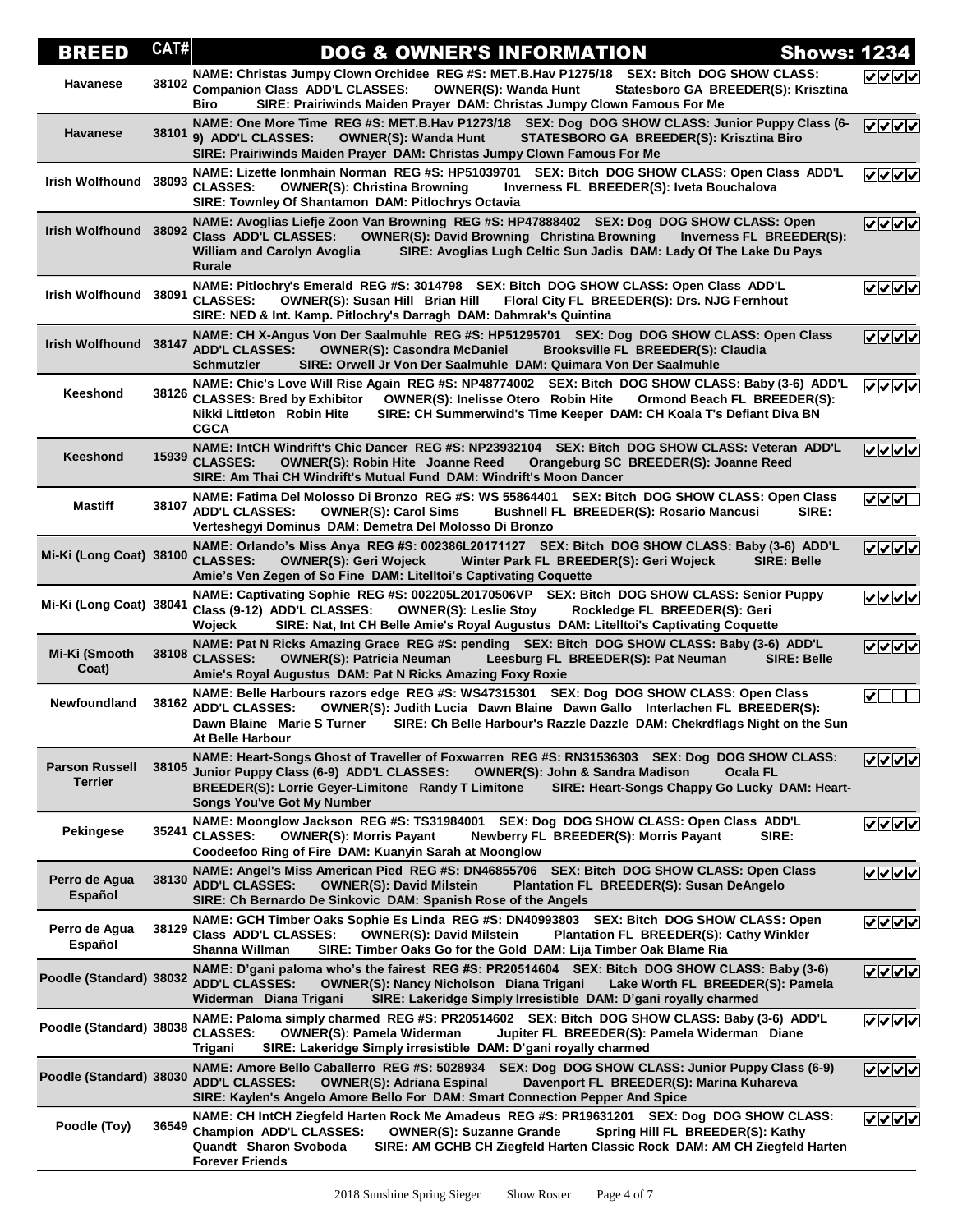| BREED                          | CAT#  | <b>DOG &amp; OWNER'S INFORMATION</b>                                                                                                                                                                                                                                                                                                                  | <b>Shows: 1234</b>                                                 |
|--------------------------------|-------|-------------------------------------------------------------------------------------------------------------------------------------------------------------------------------------------------------------------------------------------------------------------------------------------------------------------------------------------------------|--------------------------------------------------------------------|
| <b>Rat Terrier</b>             | 37097 | NAME: River Ridge's Hot Topic REG #S: RN30426505 SEX: Bitch DOG SHOW CLASS: Open Class ADD'L<br><b>CLASSES:</b><br><b>OWNER(S): Penny Cary Hosea W Carpenter</b><br>Dunnellon FL BREEDER(S): Robert Habel<br>SIRE: GCHS Stoneybays UR Martini's Serv'd CM DAM: CH River Ridge's Captivated<br><b>Stacy MacWilliams</b><br><b>Audience</b>             | ママママ                                                               |
| Retriever (Golden) 37119       |       | NAME: IntCH De La Vega Tim McGraw REG #S: SR91146411<br><b>SEX: Dog DOG SHOW CLASS: Champion</b><br><b>ADD'L CLASSES:</b><br>OWNER(S): Norman J de Lapouyade Jr<br>Tampa FL BREEDER(S): Yvonne Herrara -<br>De La Vega Goldens<br>SIRE: GCH Goldrox Burnin' It Up! DAM: De La Vega Blue Bikini Martini                                                | ママママ                                                               |
| Retriever (Golden) 37615       |       | NAME: Int CH I'm Terra Antyda Extraordinaire REG #S: SS00951902 SEX: Dog DOG SHOW CLASS:<br><b>Champion ADD'L CLASSES:</b><br><b>OWNER(S): Lisa Savage</b><br>Suwanee GA BREEDER(S): Mairi Simon<br>SIRE: Gillbryan Joseph's Dream DAM: Multi CH Milbu Hello for Terra Antyda                                                                         | ママママ                                                               |
| Retriever (Golden) 37616       |       | NAME: Nat/IntBA Ch Bent Creek's Private Reserve REG #S: SS01412103 SEX: Bitch DOG SHOW CLASS:<br>Junior Puppy Class (6-9) ADD'L CLASSES: Bred by Exhibitor<br><b>OWNER(S): Lisa Savage</b><br>Suwanee GA<br>SIRE: CH Obsidian of the Morning Valley VDH DAM: Aspens Prancing<br><b>BREEDER(S): Lisa Savage</b><br><b>Snowflake</b>                    | ママママ                                                               |
| Retriever (Golden) 35386       |       | NAME: Magik's King of the Hot Fronteir REG #S: SR94107708 SEX: Dog DOG SHOW CLASS: Open Class<br><b>ADD'L CLASSES:</b><br><b>OWNER(S): Johanna Miller</b><br>Winter Park FL BREEDER(S): Ann Rowe<br>SIRE:<br>Gch Ch Delavega Orange Crush in Wonderland DAM: Magik's Sweet Dreams                                                                     | $\triangledown$ $\triangledown$                                    |
| <b>Retriever</b><br>(Labrador) | 38117 | NAME: Chambrays Black Diamond Queen Out Of The Ruff REG #S: SS04112704 SEX: Bitch DOG SHOW<br>CLASS: Baby (3-6) ADD'L CLASSES:<br><b>OWNER(S): Tony Alonso</b><br>Miami FL BREEDER(S): Chambray<br>SIRE: Int Ch Chambrays Black Diamond Out Of The Ruff CGC DAM: Int Ch WinQuest Kept<br>Labradors<br><b>Secret</b>                                   | է∤∀                                                                |
| <b>Retriever</b><br>(Labrador) | 38140 | NAME: Chambrays Fluorescent N Counter REG #S: SS00377701 SEX: Bitch DOG SHOW CLASS: Baby (3-6)<br><b>ADD'L CLASSES:</b><br><b>OWNER(S): Juan Marrero</b><br>Miami FL BREEDER(S): Chambray Labradors<br>SIRE: BBE Ch Chambrays Stellar Thunder DAM: Int Ch Chambrays Titanic N Counter                                                                 | $\overline{\mathsf{v}}$ ।                                          |
| Retriever<br>(Labrador)        | 38116 | NAME: Chambray's Hanks A Million REG #S: SS04112703 SEX: Dog DOG SHOW CLASS: Baby (3-6) ADD'L<br><b>CLASSES:</b><br><b>OWNER(S): Andy Scarborough</b><br>Wetumpka AL BREEDER(S): Chambray Labradors<br>SIRE: Int Ch Chambrays Black Diamond Out Of The Ruff CGC DAM: nt Ch WinQuest Kept Secret                                                       | ।⊽।⊽                                                               |
| <b>Retriever</b><br>(Labrador) | 38117 | NAME: Chambrays Black Diamond Queen Out Of The Ruff REG #S: SS04112704 SEX: Bitch DOG SHOW<br>CLASS: Breeder's Class - Baby (3-6) ADD'L CLASSES: Bred by Exhibitor<br><b>OWNER(S): Tony Alonso</b><br>SIRE: Int Ch Chambrays Black Diamond Out Of The Ruff<br>Miami FL BREEDER(S): Chambray Labradors<br><b>CGC DAM: Int Ch WinQuest Kept Secret</b>  | $\overline{ \mathbf{v}  \mathbf{v}}$                               |
| Retriever<br>(Labrador)        | 38141 | NAME: Show Dens Rise To Power REG #S: SS03953601 SEX: Dog DOG SHOW CLASS: Breeder's Class -<br>Baby (3-6) ADD'L CLASSES: Bred by Exhibitor<br><b>OWNER(S): Karen Gjertsen</b><br>Anthony FL BREEDER(S):<br>SIRE: CH Show Dens Sharpshooter DAM: GCH Show Dens Bred Winner<br>Karen Gjertsen                                                           | ママママ                                                               |
| <b>Retriever</b><br>(Labrador) | 38142 | NAME: Show Dens Inherent Force REG #S: SS03953602 SEX: Bitch DOG SHOW CLASS: Breeder's Class -<br>Baby (3-6) ADD'L CLASSES: Bred by Exhibitor OWNER(S): Karen Gjertsen<br>Anthony FL BREEDER(S):<br>SIRE: CH Show Dens Sharpshooter DAM: GCH Show Dens Bred Winner<br>Karen Gjertsen                                                                  | ママママ                                                               |
| Retriever<br>(Labrador)        | 38140 | NAME: Chambrays Fluorescent N Counter REG #S: SS00377701 SEX: Bitch DOG SHOW CLASS: Breeder's<br>Class - Baby (3-6) ADD'L CLASSES: Bred by Exhibitor<br><b>OWNER(S): Juan Marrero</b><br>Miami FL<br><b>BREEDER(S): Chambray Labradors</b><br>SIRE: BBE Ch Chambrays Stellar Thunder DAM: Int Ch Chambrays<br><b>Titanic N Counter</b>                | ⊻⊻L                                                                |
| Retriever<br>(Labrador)        | 38116 | NAME: Chambray's Hanks A Million REG #S: SS04112703 SEX: Dog DOG SHOW CLASS: Breeder's Class -<br>Baby (3-6) ADD'L CLASSES: Bred by Exhibitor<br><b>OWNER(S): Andy Scarborough</b><br>Wetumpka AL<br><b>BREEDER(S): Chambray Labradors</b><br>SIRE: Int Ch Chambrays Black Diamond Out Of The Ruff CGC DAM:<br>nt Ch WinQuest Kept Secret             | ⊻⊻∟                                                                |
| Retriever<br>(Labrador)        | 38150 | NAME: Show Dens Magnum Opus REG #S: SS02664501 SEX: Dog DOG SHOW CLASS: Breeder's Class -<br>Junior (6-9) ADD'L CLASSES: Bred by Exhibitor<br><b>OWNER(S): Karen Gjertsen</b><br><b>Anthony FL</b><br><b>BREEDER(S): Karen Gjertsen</b><br>SIRE: CH Show Dens Sharpshooter DAM: GCH Show Dens Backyard Hero                                           | ママママ                                                               |
| Retriever<br>(Labrador)        | 38127 | NAME: Chambrays Heart Of A Lion REG #S: SR94223503 SEX: Dog DOG SHOW CLASS: Breeder's Class -<br>Open ADD'L CLASSES: Bred by Exhibitor<br><b>OWNER(S): Juan Mendoza</b><br>Miami FL BREEDER(S):<br><b>Chambray Labradors</b><br>SIRE: BBE Ch Chambrays Where Eagles Dare DAM: AKC BBE Gr Ch Chambrays<br><b>First N Counter</b>                       | $\sqrt{\sqrt{}}$                                                   |
| Retriever<br>(Labrador)        | 38145 | NAME: Chambrays Osso Roig REG #S: SR85472501 SEX: Dog DOG SHOW CLASS: Breeder's Class - Open<br>ADD'L CLASSES: Bred by Exhibitor<br><b>OWNER(S): Christine Roig Vincent Herzon</b><br><b>Palmetto Bay FL</b><br><b>BREEDER(S): Chambray Labradors</b><br>SIRE: CH Big Sky Stone Cutter DAM: Int CH Chambrays Eau de<br>Chanel                         | $ {\bf v} $ v $ $                                                  |
| Retriever<br>(Labrador)        | 37120 | NAME: Chambrays Silent Bit O Honey REG #S: SS00315506 SEX: Bitch DOG SHOW CLASS: Breeder's<br>Class - Senior (9-12) ADD'L CLASSES: Bred by Exhibitor<br><b>OWNER(S): Andrew Bershaw</b><br><b>Orlando FL</b><br>SIRE: Bronze GrCh Summithill Joshua's Battle Of Jericho DAM:<br><b>BREEDER(S): Chambray Labradors</b><br><b>WinQuest Kept Secret</b>  | ⊻⊻⊥                                                                |
| Retriever<br>(Labrador)        | 38125 | NAME: Chambrays Chasing Adventures REG #S: SS00353305 SEX: Dog DOG SHOW CLASS: Breeder's<br>Class - Senior (9-12) ADD'L CLASSES: Bred by Exhibitor<br><b>OWNER(S): Crisitna Fernandez</b><br><b>Boca Raton</b><br>FL BREEDER(S): Chambray Labradors<br>SIRE: BBE Bronze Gr Ch Chambrays Ruff Jewel Walter DAM:<br>AKC Ch Chambrays Grace Of The Field | $ {\bf v} $ v $ $                                                  |
| Retriever<br>(Labrador)        | 38119 | NAME: Chambrays Percat Graceful Wildcat Run REG #S: SR99578405 SEX: Bitch DOG SHOW CLASS:<br>Breeder's Class - Senior (9-12) ADD'L CLASSES: Bred by Exhibitor<br><b>OWNER(S): Cathleen Lewter</b><br>Palm Beach FL BREEDER(S): Chambray Labradors<br>SIRE: Bronze Gr Ch Summithill Joshua's Battle Of<br>Jericho DAM: Int Ch WinQuest Kept Secret     | $\boldsymbol{\mathsf{v}}$ $\boldsymbol{\mathsf{v}}$ $\Box$<br>West |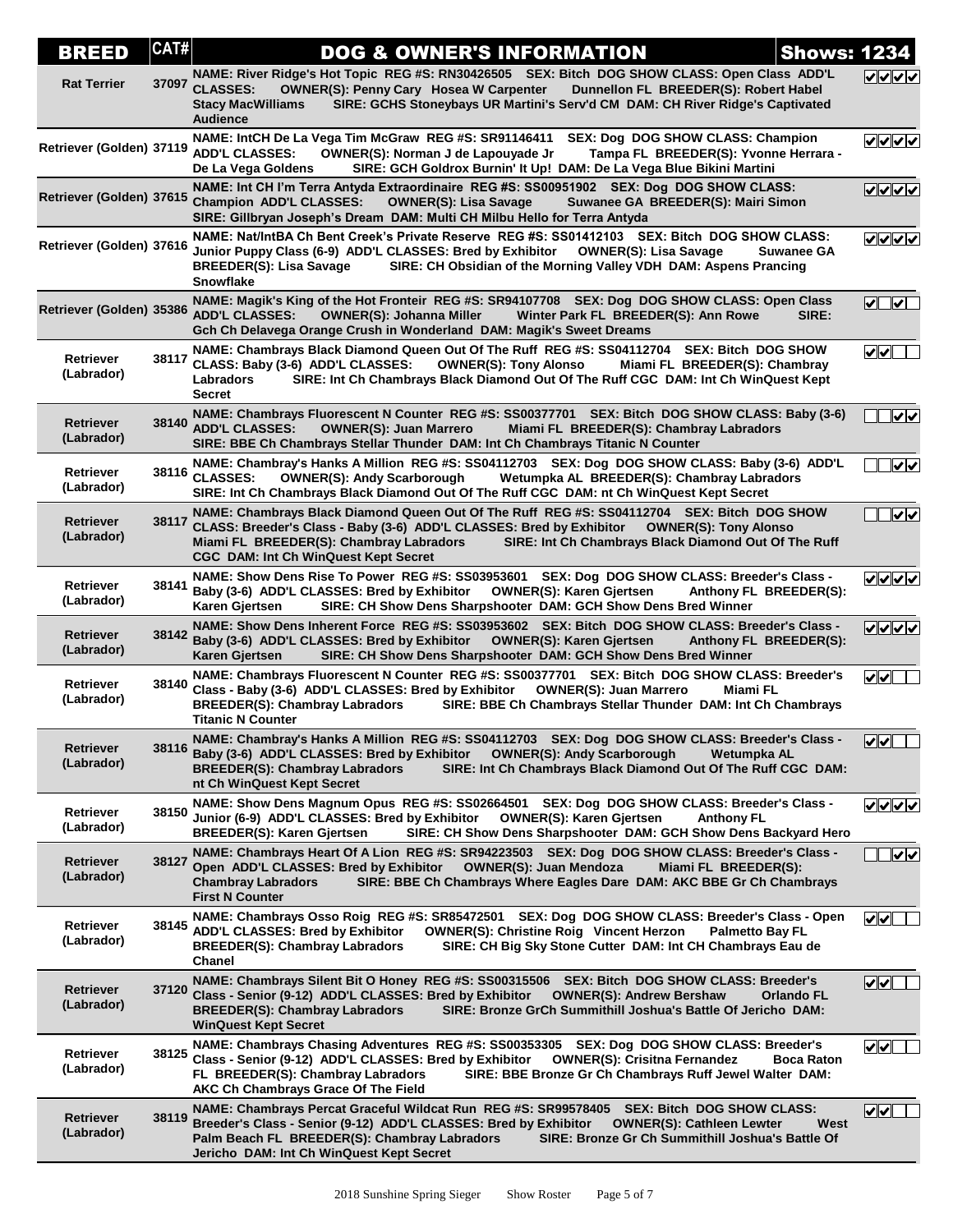| <b>BREED</b>                                             | CAT#  | <b>Shows: 1234</b><br><b>DOG &amp; OWNER'S INFORMATION</b>                                                                                                                                                                                                                                                                                                      |                                        |
|----------------------------------------------------------|-------|-----------------------------------------------------------------------------------------------------------------------------------------------------------------------------------------------------------------------------------------------------------------------------------------------------------------------------------------------------------------|----------------------------------------|
| Retriever<br>(Labrador)                                  | 38120 | NAME: Chambrays Miss Molly May REG #S: SR99578404 SEX: Bitch DOG SHOW CLASS: Breeder's Class -<br>Senior (9-12) ADD'L CLASSES: Bred by Exhibitor<br><b>OWNER(S): John Menhennett</b><br><b>Ft Lauderdale FL</b><br><b>BREEDER(S): Chambray Labradors</b><br>SIRE: Bronze Gr Ch Summithill Joshua's Battle Of Jericho DAM: Int<br><b>Ch WinQuest Kept Secret</b> | ∣√∥√                                   |
| Retriever<br>(Labrador)                                  | 38118 | NAME: Chambrays Lion King REG #S: SR99578406 SEX: Dog DOG SHOW CLASS: Breeder's Class - Senior<br>(9-12) ADD'L CLASSES: Bred by Exhibitor<br><b>OWNER(S): Ana Sardenberg</b><br><b>Coral Gables FL</b><br>SIRE: Bronze Gr Ch Summithill Joshua's Battle Of Jericho DAM: Int<br><b>BREEDER(S): Chambray Labradors</b><br><b>Ch WinQuest Kept Secret</b>          | $\overline{\mathsf{v}}$                |
| <b>Retriever</b><br>(Labrador)                           |       | NAME: Chambrays Heart Of A Lion REG #S: SR94223503 SEX: Dog DOG SHOW CLASS: Open Class ADD'L<br>38127 CLASSES:<br><b>OWNER(S): Juan Mendoza</b><br>Miami FL BREEDER(S): Chambray Labradors<br>SIRE:<br>BBE Ch Chambrays Where Eagles Dare DAM: AKC BBE Gr Ch Chambrays First N Counter                                                                          | v                                      |
| Retriever<br>(Labrador)                                  | 38145 | NAME: Chambrays Osso Roig REG #S: SR85472501 SEX: Dog DOG SHOW CLASS: Open Class ADD'L<br><b>CLASSES:</b><br><b>OWNER(S): Christine Roig Vincent Herzon</b><br>Palmetto Bay FL BREEDER(S): Chambray<br>SIRE: CH Big Sky Stone Cutter DAM: Int CH Chambrays Eau de Chanel<br>Labradors                                                                           | ⊽⊽                                     |
| Retriever<br>(Labrador)                                  | 32448 | NAME: Heartbreaker's Annie Get Your Gun REG #S: SR91413701 SEX: Bitch DOG SHOW CLASS: Open<br>Class ADD'L CLASSES:<br><b>OWNER(S): Dottie Taylor</b><br>Monticello FL BREEDER(S): Talbot Wilson<br>SIRE: GCHB CH Van Dalen Show Dens Top Gun DAM: GCH Tecate's Braveheart<br>Virginia Mead Wilson<br><b>Bess</b>                                                | $ v $ v $ v $                          |
| <b>Retriever</b><br>(Labrador)                           |       | NAME: Duck River's Ramblin' Man REG #S: SR99339802 SEX: Dog DOG SHOW CLASS: Senior Puppy<br>38024 Class (9-12) ADD'L CLASSES:<br><b>OWNER(S): Kaylee Easley Julie Stevens</b><br><b>Lehigh Acres FL</b><br>SIRE: Ch Blackthorn Rocks U Too DAM: Remedy's Longpine Aspen of<br><b>BREEDER(S): Julie Stevens</b><br><b>Duck River CGC</b>                         |                                        |
| <b>Retriever</b><br>(Labrador)                           | 38125 | NAME: Chambrays Chasing Adventures REG #S: SS00353305 SEX: Dog DOG SHOW CLASS: Senior Puppy<br>Class (9-12) ADD'L CLASSES:<br><b>OWNER(S): Crisitna Fernandez</b><br>Boca Raton FL BREEDER(S):<br><b>Chambray Labradors</b><br>SIRE: BBE Bronze Gr Ch Chambrays Ruff Jewel Walter DAM: AKC Ch Chambrays<br><b>Grace Of The Field</b>                            | $\overline{\mathsf{v}}$                |
| Retriever<br>(Labrador)                                  | 38119 | NAME: Chambrays Percat Graceful Wildcat Run REG #S: SR99578405 SEX: Bitch DOG SHOW CLASS:<br>Senior Puppy Class (9-12) ADD'L CLASSES:<br><b>OWNER(S): Cathleen Lewter</b><br>West Palm Beach FL<br><b>BREEDER(S): Chambray Labradors</b><br>SIRE: Bronze Gr Ch Summithill Joshua's Battle Of Jericho DAM: Int<br><b>Ch WinQuest Kept Secret</b>                 | $\overline{ \mathcal{v}  \mathcal{v}}$ |
| <b>Retriever</b><br>(Labrador)                           | 38120 | NAME: Chambrays Miss Molly May REG #S: SR99578404 SEX: Bitch DOG SHOW CLASS: Senior Puppy<br>Class (9-12) ADD'L CLASSES:<br><b>OWNER(S): John Menhennett</b><br>Ft Lauderdale FL BREEDER(S):<br>SIRE: Bronze Gr Ch Summithill Joshua's Battle Of Jericho DAM: Int Ch WinQuest<br><b>Chambray Labradors</b><br><b>Kept Secret</b>                                | ⊽⊽[                                    |
| Retriever<br>(Labrador)                                  | 38118 | NAME: Chambrays Lion King REG #S: SR99578406 SEX: Dog DOG SHOW CLASS: Senior Puppy Class (9-<br>12) ADD'L CLASSES:<br><b>OWNER(S): Ana Sardenberg</b><br>Coral Gables FL BREEDER(S): Chambray<br>SIRE: Bronze Gr Ch Summithill Joshua's Battle Of Jericho DAM: Int Ch WinQuest Kept Secret<br><b>Labradors</b>                                                  | $\sqrt{\sqrt{1-\frac{1}{2}}}$          |
| <b>Retriever (Nova</b><br><b>Scotia Duck</b><br>Tolling) | 38163 | NAME: Tollertown's tolling in the new year REG #S: SS03079001 SEX: Bitch DOG SHOW CLASS: Baby (3-<br>6) ADD'L CLASSES:<br><b>OWNER(S): Mary Townsend</b><br>East Palatka FL BREEDER(S): Mary M.<br>SIRE: CH KD's My Last Cent DAM: CH KD's Casey Shines In Tollertown<br>Townsend                                                                               | ⊽⊽⊽⊽                                   |
| Rhodesian<br>Ridgeback                                   |       | NAME: Caught You Looking Lebombo REG #S: HP54946401 SEX: Bitch DOG SHOW CLASS: Senior Puppy<br>38114 Class (9-12) ADD'L CLASSES:<br><b>OWNER(S): Asta Palmer Kevin Palmer</b><br>Naples FL BREEDER(S): Sarka<br><b>Partlova</b><br>SIRE: Elangeni BraveheartRules DAM: Dykumos Sucha Blonde Ambition                                                            | $\sqrt{\sqrt{\sqrt{\sqrt{\lambda}}}}$  |
| Rhodesian<br>Ridgeback                                   | 38115 | NAME: Catch Me If You Can Lebombo REG #S: HP54920301 SEX: Bitch DOG SHOW CLASS: Senior Puppy<br>Class (9-12) ADD'L CLASSES:<br><b>OWNER(S): Asta Palmer Kevin Palmer</b><br>Naples FL BREEDER(S): Sarka<br>SIRE: Elangeni BraveheartRules DAM: Dykumos Sucha Blonde Ambition<br>Partlova                                                                        | <u>VVVV</u>                            |
| <b>Rottweiler</b>                                        | 37098 | NAME: Eleanor Von Krieger Willen REG #S: WS58797901 SEX: Bitch DOG SHOW CLASS: Open Class<br><b>ADD'L CLASSES:</b><br><b>OWNER(S): Barbara Perez Dr. Cesar Morales</b><br>Miami FL BREEDER(S): Dr. Cesar<br>SIRE: Ballou Vom Hause Franeta DAM: Lara Croft Vom Hause Franeta<br>Morales                                                                         | ママママ                                   |
| Samoyed                                                  | 37106 | NAME: IntCH Alexandria of Jip the Glow of the Snowy Star REG #S: WS56339601 SEX: Bitch DOG SHOW<br><b>CLASS: Champion ADD'L CLASSES:</b><br><b>OWNER(S): Jennifer Gerdes</b><br>Ocala FL BREEDER(S): Miroslawa<br>SIRE: Arctic Aivik Furry Jip DAM: Arabela White Beauty of Svidnik<br>Novak                                                                    | $ {\bf v} $                            |
| Samoyed                                                  |       | NAME: White Magic's Gets The Girls REG #S: WS38535101<br>SEX: Dog DOG SHOW CLASS: Open Class<br>37553 ADD'L CLASSES: Veteran<br><b>OWNER(S): Jennifer L Gerdes</b><br>Ocala FL BREEDER(S): Carrie Collier<br>SIRE: CH White Magic's Ain't Go'n Away DAM: White Magic's Déjà Vu<br>Marsha Angelillo                                                              | <b>VVVV</b>                            |
| Samoyed                                                  | 38011 | NAME: Snowshoe's Thank You for Being a Friend REG #S: WS55623602 SEX: Dog DOG SHOW CLASS:<br>Open Class ADD'L CLASSES:<br><b>OWNER(S): Susan Slagle</b><br>Carmel IN BREEDER(S): Heather<br>SIRE: Atomic Earl Grey of Pebbles' Run DAM: Snowshoe's Christmas in Dixie<br>Galloway                                                                               | $\sqrt{\sqrt{\sqrt{\}}}}$              |
| <b>Scottish</b><br><b>Deerhound</b>                      | 38155 | NAME: Asketill's Witches charm Tiger's Chaudron REG #S: hp53452004 SEX: Dog DOG SHOW CLASS:<br>Senior Puppy Class (9-12) ADD'L CLASSES:<br>Monticello FL BREEDER(S):<br><b>OWNER(S): Thomas Christ</b><br>Thomas christ<br>SIRE: Gayleward's Rick DAM: Islay's Liadan                                                                                           | $\sqrt{}$                              |
| <b>Scottish</b><br>Deerhound                             |       | NAME: AsketillSlivered in the Moon's Eclipse REG #S: HP53452005 SEX: Bitch DOG SHOW CLASS: Senior<br>38156 Puppy Class (9-12) ADD'L CLASSES: Bred by Exhibitor<br><b>OWNER(S): Thomas Christ</b><br><b>Monticello FL</b><br><b>BREEDER(S): Thomas christ</b><br>SIRE: gayleward's Rick DAM: islay's Liadan                                                      | $\sqrt{}$                              |
| <b>Shetland</b><br>Sheepdog                              | 37913 | NAME: Shazadar MyTime Silver Medal REG #S: DN47427901 SEX: Dog DOG SHOW CLASS: Open Class<br><b>ADD'L CLASSES:</b><br><b>OWNER(S): Michele A. Creaton</b><br>Lutz FL BREEDER(S): Rebecca Borchers Lisa<br>SIRE: Blue Heavens Sizzling Hot DAM: Honeyhill Shazadar Boots Made For Walkin'<br>Brodsky                                                             | <b>VVVV</b>                            |